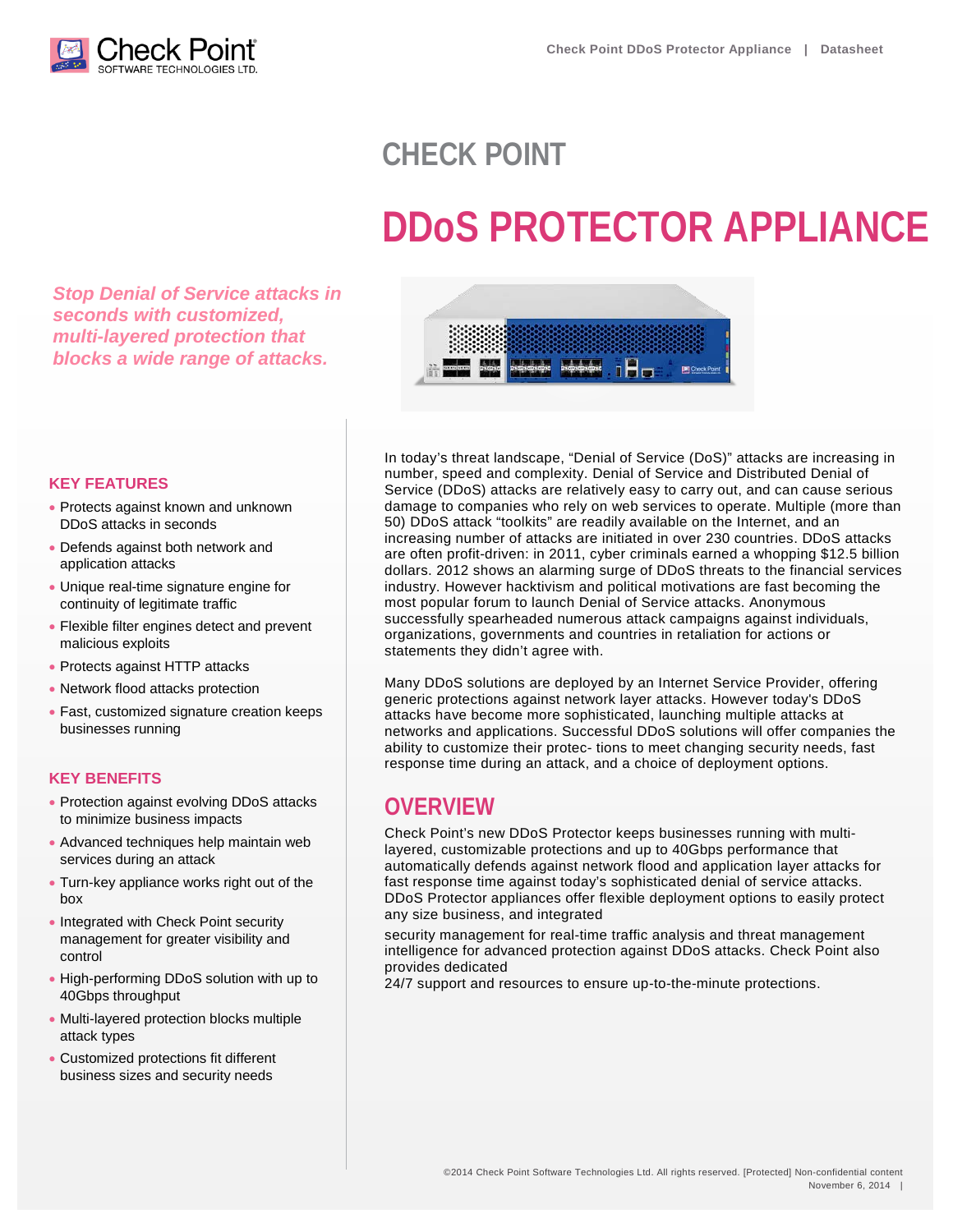

#### **MULTI-LAYERED PROTECTIONS**

#### **NETWORK AND TRAFFIC FLOOD PROTECTIONS**

Protection against DDoS attacks aimed at networks using:

**Behavioral DoS**—Protects against TCP, UDP, ICMP, IGMP and Fragment DDoS attacks with adaptive behavioral based detection.

**DoS Shield**—Protects against known DDoS attack tools with pre-defined and customized filters to block rate-limits per pattern.

**Syn Protection**—Blocks SYN-spoofed DoS with SYN rate thresholds per protected servers.

**Black List**—Blocks generic attacks with L3 and L4 source- destination classifications and expiration rules.

**Connection Rate Limit**—Blocks generic, nonsupported protocols (non DNS, HTTP) and application level flood attacks with rate-based thresholds.

#### **APPLICATION BASED DOS/DDOS PROTECTIONS**

Protects against more complex DDoS attacks that misuse application resources with:

**SYN Protection with Web Challenge**—Protects against HTTP connection-based DoS attacks with SYN rate threshold per protected server.

**Behavioral DNS Protections**—Block DNS query DoS attacks with DNS adaptive behavioral based detection using DNS footprint blocking rate limits and DNS challenge and response.

**Behavioral HTTP Protections** (The "HTTP Mitigator")— Blocks HTTP connection-based DoS attacks and upstream HTTP bandwidth attacks with server-based HTTP adaptive behavioral detection, HTTP footprint with web challenge response, 302 redirect and JS challenge actions.

#### **DIRECTED APPLICATION DOS/DDOS PROTECTIONS**

Repels Dos and DDoS attacks that require special filtering criteria. Flexible filtering definitions search for specific content patterns in each packet. Enables the ability to analyze and block ongoing attacks by defining on-the-fly protections.

#### **MANAGEMENT**

DDoS Appliances are integrated with Check Point Security Management, including:

#### **SMARTEVENT**

Unified security event and analysis solution that delivers real-time threat management information to instantly stop threats and block attacks with on-thefly protections. Move from business view to forensics in just three clicks.

#### **SMARTLOG**

Advanced log analyzer that delivers proactive security intelligence with split-second search results from any log field for instant visibility into billions of log records over multiple time periods and domains.

#### **SMARTVIEW TRACKER**

Comprehensive auditing solution to troubleshoot system and security issues, gather information for legal or audit purposes, and generate reports to analyze network traffic patterns. In the case of an attack or other suspicious network activity, use SmartView Tracker to temporarily or permanently terminate connections from specific IP addresses.

#### **ALERTING**

SNMP V1, 2C and 3, Log File, Syslog, Email

#### **CONFIGURATION**

SNMP, V1, 2C, 3, HTTP, HTTPS, SSH, Telnet, SOAP, API, Console (user selectable).

#### **TIME SYNCHRONIZATION**

Based on Network Time Protocol (NTP).

#### **EXPORT REAL-TIME SIGNATURE INFORMATION**

Northbound XML interface exports behavioral parameters.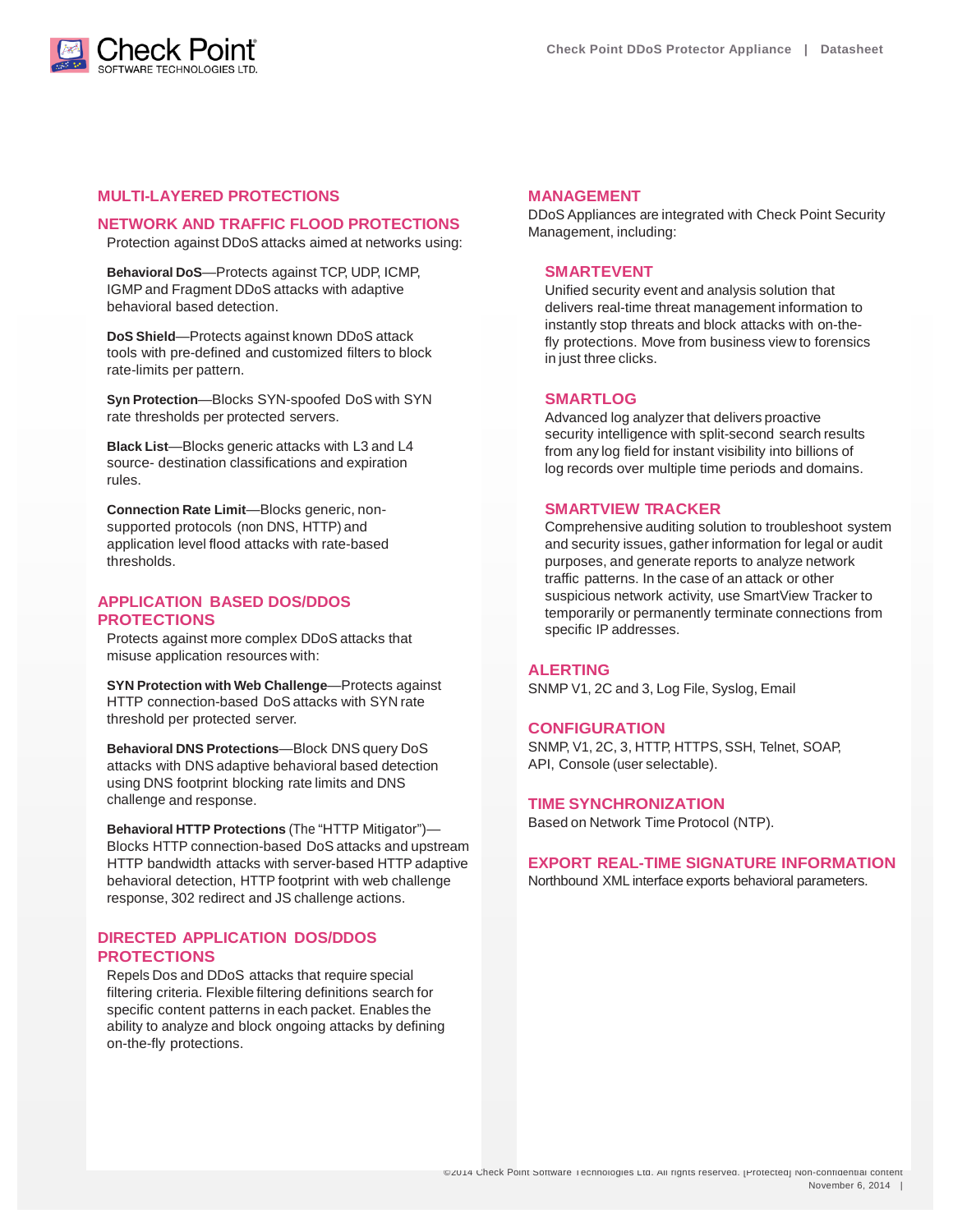

## **X420 DDoS Protector**

- 4 x 40 Gigabit Ethernet QSFP+ **1**
- 20 x 1/10 Gigabit Ethernet SFP+
- 2 x Management 10/100/1000Base-T RJ45 **3**
- Console port **4**



#### **TECHNICAL SPECIFICATIONS**

| <b>DDoS Protector Model</b>                                      | 10420                                                                                                                                                                                  | 20420                | 30420                | 40420                |  |  |
|------------------------------------------------------------------|----------------------------------------------------------------------------------------------------------------------------------------------------------------------------------------|----------------------|----------------------|----------------------|--|--|
| Network Grade                                                    | Large Datacenter / Carrier                                                                                                                                                             |                      |                      |                      |  |  |
| Performance <sup>1</sup>                                         |                                                                                                                                                                                        |                      |                      |                      |  |  |
| Throughput <sup>2</sup>                                          | 10Gbps                                                                                                                                                                                 | 20Gbps               | 30Gbps               | 40Gbps               |  |  |
| <b>Max Concurrent Sessions</b>                                   | 6,000,000                                                                                                                                                                              | 6,000,000            | 6,000,000            | 6,000,000            |  |  |
| Max DDoS Flood Attack<br>prevention rate<br>(packets per second) | 25,000,000                                                                                                                                                                             | 25,000,000           | 25,000,000           | 25,000,000           |  |  |
| Latency                                                          | <60 micro seconds                                                                                                                                                                      |                      |                      |                      |  |  |
| Real-time Signatures                                             | Detect and protect against attacks in less than 18 seconds                                                                                                                             |                      |                      |                      |  |  |
| <b>Inspection Ports</b>                                          |                                                                                                                                                                                        |                      |                      |                      |  |  |
| 1GbE/10GbE (SFP+)                                                | 20                                                                                                                                                                                     | 20                   | 20                   | 20                   |  |  |
| 40GbE (QSFP+)                                                    | $\overline{4}$                                                                                                                                                                         | $\overline{4}$       | 4                    | $\overline{4}$       |  |  |
| <b>Management Ports</b>                                          |                                                                                                                                                                                        |                      |                      |                      |  |  |
| 10/100/1000 Copper Ethernet                                      | $\overline{2}$                                                                                                                                                                         | 2                    | 2                    | 2                    |  |  |
| RJ-45 Serial                                                     | 1                                                                                                                                                                                      | 1                    | 1                    | 1                    |  |  |
| <b>Operation Mode</b>                                            |                                                                                                                                                                                        |                      |                      |                      |  |  |
| Network Operation                                                | Transparent L2 Forwarding / IP Forwarding                                                                                                                                              |                      |                      |                      |  |  |
| Deployment Modes                                                 | In-line; span port monitoring; copy port monitoring; local out-of-path; out-of-path mitigation                                                                                         |                      |                      |                      |  |  |
| Tunneling protocols support                                      | VLAN Tagging, L2TP, MPLS, GRE, GTP                                                                                                                                                     |                      |                      |                      |  |  |
| IP <sub>v6</sub>                                                 | Support IPv6 networks and block IPv6 attacks                                                                                                                                           |                      |                      |                      |  |  |
| Policy Action                                                    | Block and Report; Report Only                                                                                                                                                          |                      |                      |                      |  |  |
| <b>Block Actions</b>                                             | Drop packet, reset (source, destination, both), suspend (source, src port, destination, dest<br>port or any combination); Challenge-Response for TCP, HTTP and DNS to identify attacks |                      |                      |                      |  |  |
| <b>High Availability</b>                                         |                                                                                                                                                                                        |                      |                      |                      |  |  |
| Fail-open / Fail-close                                           | Internal fail-close for SFP+ and QSFP+; optional fail-open available 3                                                                                                                 |                      |                      |                      |  |  |
| <b>Physical</b>                                                  |                                                                                                                                                                                        |                      |                      |                      |  |  |
| Dimensions (W x D x H) mm                                        | 426 x 537 x 88 mm (2U) EIA Rack or Standalone: 482 mm (19 in)                                                                                                                          |                      |                      |                      |  |  |
| Weight kg (lbs)                                                  | 15.1kg (33.2 lbs)                                                                                                                                                                      |                      |                      |                      |  |  |
| Power                                                            |                                                                                                                                                                                        |                      |                      |                      |  |  |
| AC Power Supply (Auto-range)                                     | 100-120V / 200-240V, 47-63 Hz                                                                                                                                                          |                      |                      |                      |  |  |
| DC Power Supply (Auto-range)                                     | - 36 to -72V                                                                                                                                                                           |                      |                      |                      |  |  |
| Power Consumption                                                | 634W                                                                                                                                                                                   |                      |                      |                      |  |  |
| <b>Thermal Output</b>                                            | 2162 BTU / hour                                                                                                                                                                        |                      |                      |                      |  |  |
| <b>Operating Environmental Conditions</b>                        |                                                                                                                                                                                        |                      |                      |                      |  |  |
| Temperature                                                      | 5-55°C (41-131°F)                                                                                                                                                                      |                      |                      |                      |  |  |
| Humidity<br>SKU (Dual AC Power)                                  | 5% to 95% (non-condensing)<br>CPAP-DP30420-D-SME<br>CPAP-DP40420-D-SME<br>CPAP-DP10420-D-SME<br>CPAP-DP20420-D-SME                                                                     |                      |                      |                      |  |  |
| SKU (Dual DC Power)                                              | CPAP-DP10420DC-D-SME                                                                                                                                                                   | CPAP-DP20420DC-D-SME | CPAP-DP30420DC-D-SME | CPAP-DP40420DC-D-SME |  |  |
|                                                                  |                                                                                                                                                                                        |                      |                      |                      |  |  |

1 Actual performance figures may change per network configuration, traffic type, etc.

<sup>2</sup> Throughput is measured with behavioral protections and signature protections using eCommerce protection profile at the egress and includes only legitimate traffic.

Dropped packets are not mesured.

<sup>3</sup> External fiber fail-open switches with SFP ports are available at an additional cost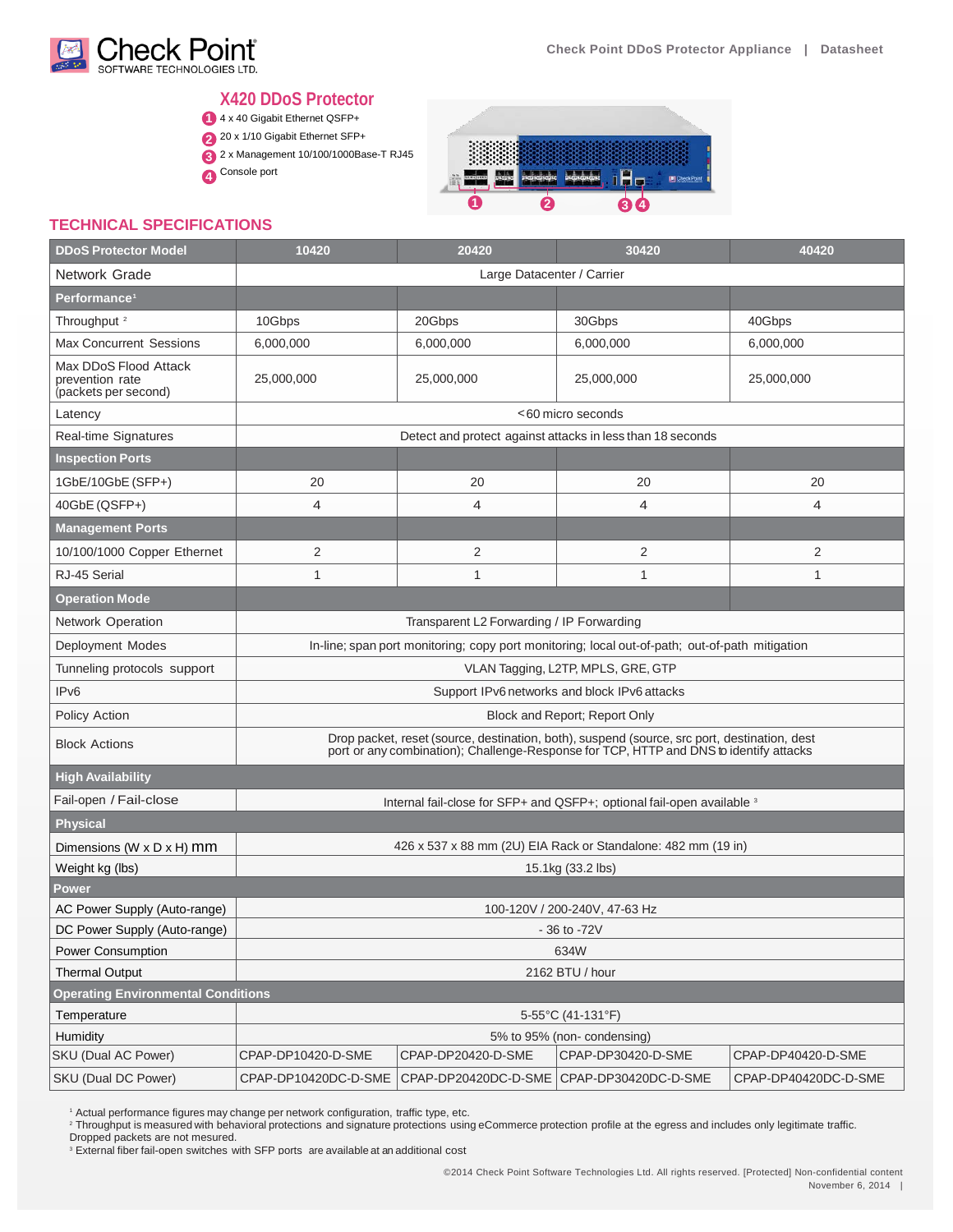





| <b>DDoS Protector Model</b>                                             | 506                                                                                                                                                                                    | 1006                       | 2006                           | 4412                                                                                                                                                   | 8412                         | 12412                  |  |
|-------------------------------------------------------------------------|----------------------------------------------------------------------------------------------------------------------------------------------------------------------------------------|----------------------------|--------------------------------|--------------------------------------------------------------------------------------------------------------------------------------------------------|------------------------------|------------------------|--|
| Network Grade                                                           | Enterprise                                                                                                                                                                             |                            |                                |                                                                                                                                                        | Datacenter                   |                        |  |
| Performance <sup>1</sup>                                                |                                                                                                                                                                                        |                            |                                |                                                                                                                                                        |                              |                        |  |
| Throughput <sup>2</sup>                                                 | 500Mbps                                                                                                                                                                                | 1Gbps                      | 2Gbps                          | 4Gbps                                                                                                                                                  | 8Gbps                        | 12Gbps                 |  |
| <b>Max Concurrent Sessions</b>                                          | 2,000,000                                                                                                                                                                              | 2.000.000                  | 2.000.000                      | 4.000.000                                                                                                                                              | 4,000,000                    | 4,000,000              |  |
| Max DDoS Flood Attack<br><b>Prevention Rate</b><br>(packets per second) | 1,000,000                                                                                                                                                                              | 1,000,000                  | 1,000,000                      | 10,000,000                                                                                                                                             | 10,000,000                   | 10,000,000             |  |
| Latency                                                                 | <60 micro seconds                                                                                                                                                                      |                            |                                |                                                                                                                                                        |                              |                        |  |
| <b>Real-time Signatures</b>                                             | Detect and protect against attacks in less than 18 seconds                                                                                                                             |                            |                                |                                                                                                                                                        |                              |                        |  |
| <b>Inspection Ports</b>                                                 |                                                                                                                                                                                        |                            |                                |                                                                                                                                                        |                              |                        |  |
| 10/100/1000 Copper Ethernet                                             | 4                                                                                                                                                                                      | 4                          | 4                              | 8                                                                                                                                                      | 8                            | 8                      |  |
| GbE (SFP)                                                               | 2                                                                                                                                                                                      | 2                          | 2                              | 4                                                                                                                                                      | 4                            | 4                      |  |
| 10GbE (XFP)                                                             |                                                                                                                                                                                        |                            |                                | 4                                                                                                                                                      | $\overline{4}$               | 4                      |  |
| <b>Management Ports</b>                                                 |                                                                                                                                                                                        |                            |                                |                                                                                                                                                        |                              |                        |  |
| 10/100/1000 Copper Ethernet                                             | 2                                                                                                                                                                                      | 2                          | 2                              | 2                                                                                                                                                      | 2                            | 2                      |  |
| <b>RS-232</b>                                                           | 1                                                                                                                                                                                      | 1                          | 1                              | 1                                                                                                                                                      | $\mathbf{1}$                 | 1                      |  |
| <b>Operation Mode</b>                                                   |                                                                                                                                                                                        |                            |                                |                                                                                                                                                        |                              |                        |  |
| <b>Network Operation</b>                                                | Transparent L2 Forwarding                                                                                                                                                              |                            |                                |                                                                                                                                                        |                              |                        |  |
| Deployment Modes                                                        | In-line; span port monitoring; copy port monitoring; local out-of-path; out-of-path mitigation                                                                                         |                            |                                |                                                                                                                                                        |                              |                        |  |
| <b>Tunneling Protocols Support</b>                                      | VLAN Tagging, L2TP, MPLS, GRE, GTP                                                                                                                                                     |                            |                                |                                                                                                                                                        |                              |                        |  |
| IP <sub>v6</sub>                                                        | Support IPv6 networks and block IPv6 attacks                                                                                                                                           |                            |                                |                                                                                                                                                        |                              |                        |  |
| Policy Action                                                           | Block and Report; Report Only                                                                                                                                                          |                            |                                |                                                                                                                                                        |                              |                        |  |
| <b>Block Actions</b>                                                    | Drop packet, reset (source, destination, both), suspend (source, src port, destination, dest port<br>or any combination); Challenge-Response for TCP, HTTP and DNS to identify attacks |                            |                                |                                                                                                                                                        |                              |                        |  |
| <b>High Availability</b>                                                |                                                                                                                                                                                        |                            |                                |                                                                                                                                                        |                              |                        |  |
| Fail-open / Fail-close                                                  | Internal fail-open/fail-close for copper ports; internal<br>fail-close for SFP ports; optional fail-open for SFP<br>ports                                                              |                            |                                | Internal fail-open/fail-close for copper ports; internal<br>fail-close for SFP and XFP ports; optional fail-open<br>for SFP and SFP ports <sup>5</sup> |                              |                        |  |
| <b>Physical</b>                                                         |                                                                                                                                                                                        |                            |                                |                                                                                                                                                        |                              |                        |  |
| Dimensions (W $\times$ D $\times$ H) mm                                 | 424 x 457 x 44 mm (1U)                                                                                                                                                                 |                            |                                | 424 x 600 x 88 mm (2U)                                                                                                                                 |                              |                        |  |
| Weight kg (lbs)                                                         | Single PS:7.2kg (15.9 lbs), Dual PS:8.7kg (19.2 lbs)<br>18.0 kg (39.0 lbs)                                                                                                             |                            |                                |                                                                                                                                                        |                              |                        |  |
| Power                                                                   |                                                                                                                                                                                        |                            |                                |                                                                                                                                                        |                              |                        |  |
| AC Power Supply (Auto-range)                                            | 100-120V / 200-240V, 47-63 Hz                                                                                                                                                          |                            |                                |                                                                                                                                                        |                              |                        |  |
| <b>Power Consumption</b>                                                | Single PS: 177W, Dual PS: 147W<br>476W                                                                                                                                                 |                            |                                |                                                                                                                                                        |                              |                        |  |
| <b>Thermal Output</b>                                                   | 2162 BTU / hour                                                                                                                                                                        |                            |                                |                                                                                                                                                        |                              |                        |  |
| <b>Operating Environmental Conditions</b>                               |                                                                                                                                                                                        |                            |                                |                                                                                                                                                        |                              |                        |  |
| Temperature                                                             | 5-55°C (41-131°F)                                                                                                                                                                      |                            |                                |                                                                                                                                                        |                              |                        |  |
| Humidity                                                                | 5% to 95% (non-condensing)                                                                                                                                                             |                            |                                |                                                                                                                                                        |                              |                        |  |
| SKU                                                                     | CPAP-DP506-<br><b>SME</b>                                                                                                                                                              | CPAP-DP1006-<br><b>SME</b> | CPAP-DP2006-SME CPAP-DP4412-D- | <b>SME</b>                                                                                                                                             | CPAP-DP8412-D-<br><b>SME</b> | CPAP-DP12412-<br>D-SME |  |

<sup>1</sup> Actual performance figures may change per network configuration, traffic type, etc.

<sup>2</sup> Throughput is measured with behavioral protections and signature protections using eCommerce protection profile<br><sup>3</sup> External fiber fail-open switch with SFP ports is available at additional cost

<sup>4</sup> External fiber fail-open switches with SFP or XFP ports are available at additional cost